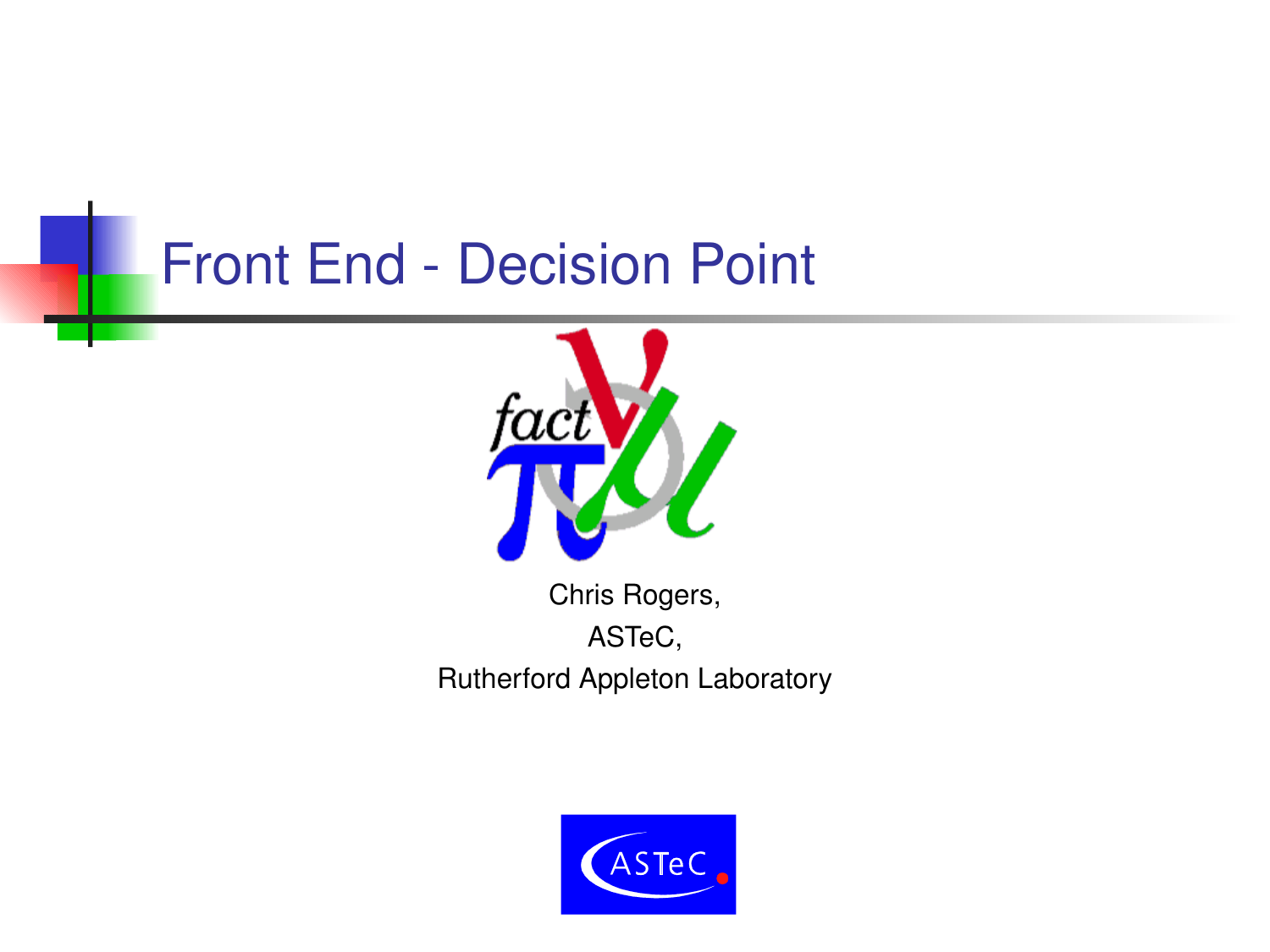## Front End Decision Point



- Getting close to the point where we have to make a decision on which front end lattice to take forward to engineering design
- Options are:
	- FS2A lattice i.e. baseline
	- **Short bunch lattice**
	- **Shielded RF lattice**
	- HP gaseous insulated lattice
	- High B-field lattice
	- Not too late for others!
- To make a decision, need an idea of:
	- Cost
	- Performance
	- **Technical risk**
- Hope to make a decision by Fermilab IDS meeting
	- 2 months away!
	- Great to come with a consensus by then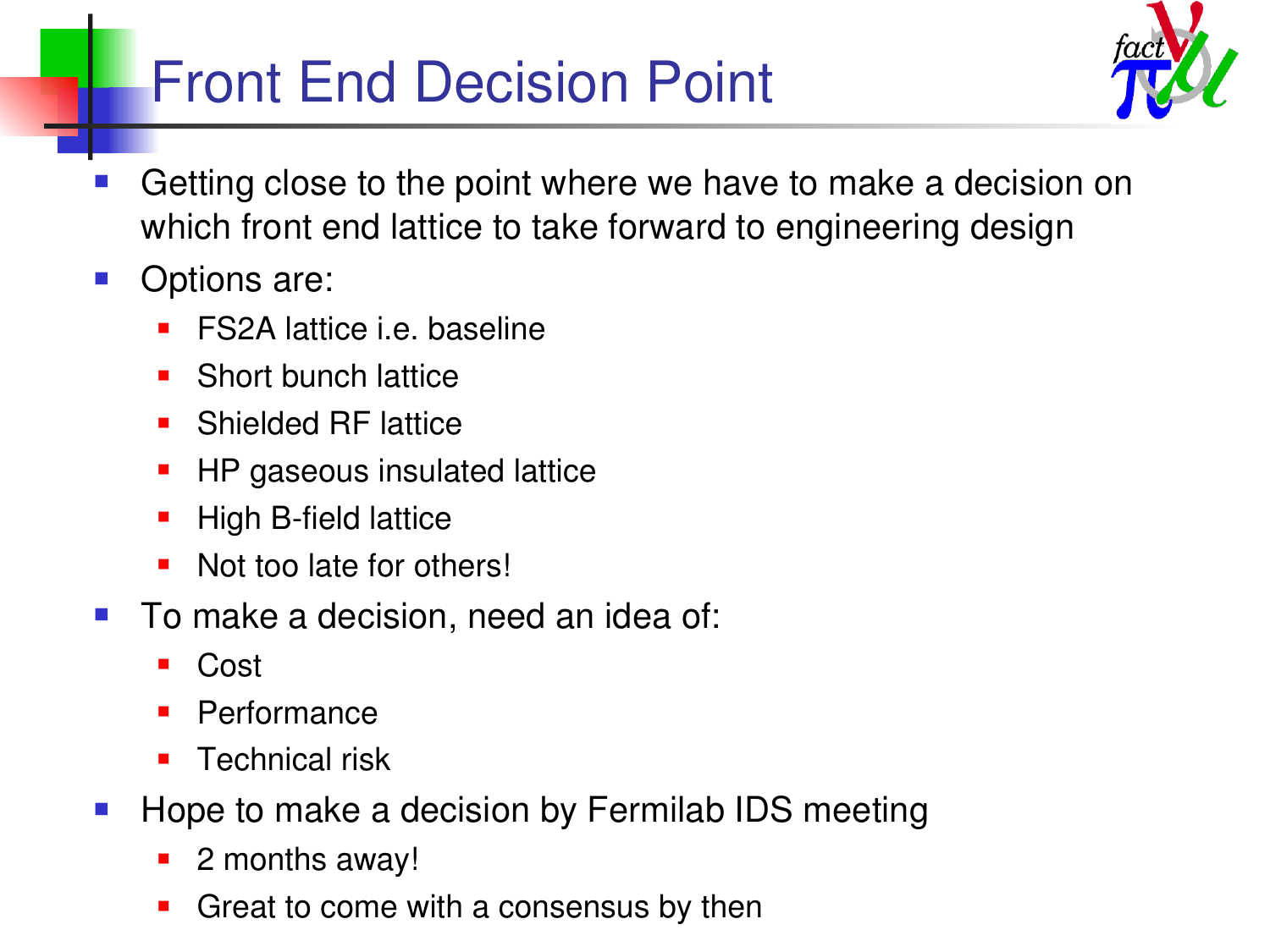## **Cost**



- Too early for costing
- But we can at least make an inventory of required hardware
- $\blacksquare$  RF cavities
	- **frequencies**
	- **voltages**
- Coils
	- **physical size**
	- **E** current densities
- **Absorbers for cooling**
- **Other stuff** 
	- **•** e.g. High pressure gas equipment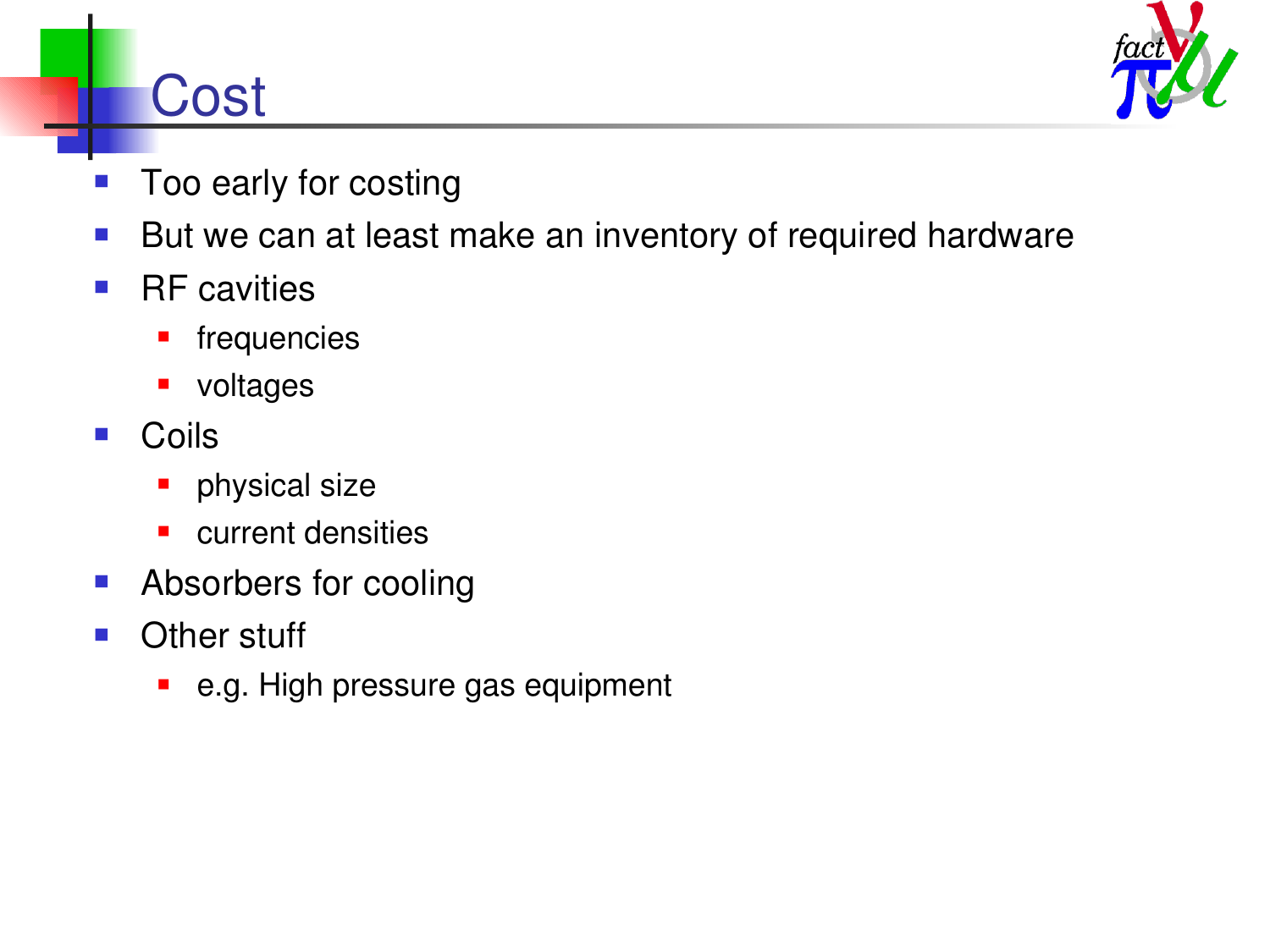

# **Performance**

- Main performance criterion is number mu per proton in 30 mm acceptance
	- **Also emittances**
- **No. 2018** What about shorter bunch train?
	- **Need feedback from storage rings to assess how useful this is**
- **Nade an area to store lattices, beam files, etc** 
	- http://www.astec.ac.uk/groups/beams/users/rogers/Front\_End/Beam s and Lattices/